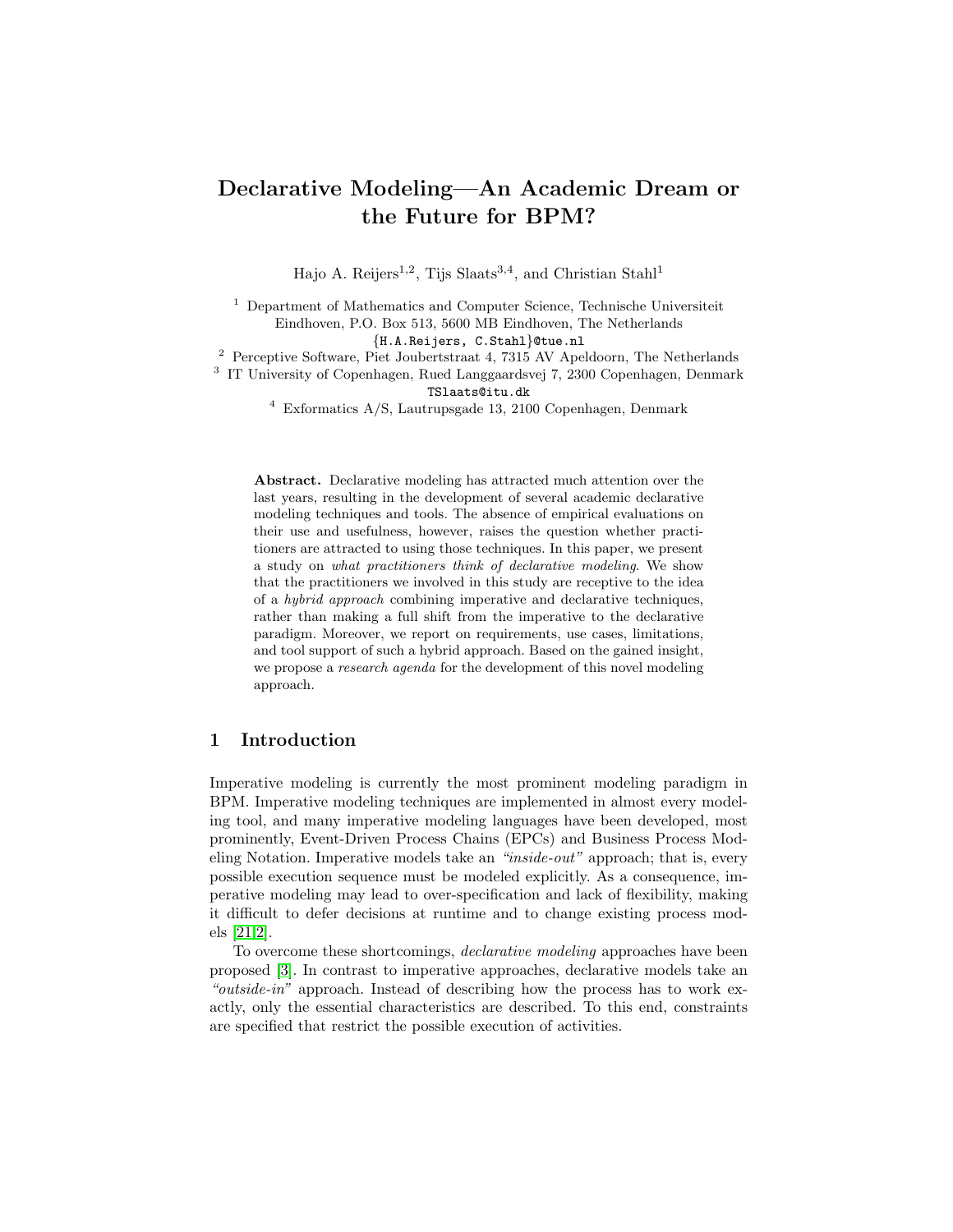Research on declarative modeling has gained increasing interest over the last years. Declarative languages, such as Declare [\[3\]](#page-15-1) (formerly known as DecSer-Flow), DCR Graphs [\[12\]](#page-15-2) and SCIFF [\[14\]](#page-15-3), have been developed. These languages have been integrated in academic and industrial modeling tools [\[24\]](#page-15-4).

Beside the development of declarative techniques, also empirical research has been conducted to study the relation between imperative and declarative approaches [\[8,](#page-15-5)[9](#page-15-6)[,22,](#page-15-7)[20\]](#page-15-8). It is well understood how to specify properties of a business process, but it is still not clear how to define a business process modeling languages that is understandable [\[8\]](#page-15-5) on the one hand, and enables maintainability [\[9\]](#page-15-6), expressiveness and modeling comfort, on the other hand.

To the best of our knowledge, there does not exist any studies that reflect on the question whether declarative techniques can be used in practise from a practitioner's standpoint. This raises a question, which has not been answered yet: Do practitioners see opportunities to use declarative techniques?

The contribution of this paper is to present *what practitioners think of declar*ative modeling. In that way, we close the gap between research on declarative techniques and empirical investigations on declarative modeling. Our results are based on a workshop on declarative modeling with ten professionals from industry, including both consultants involved in modeling projects and developers of industrial modeling tools. During the workshop, we introduced declarative modeling techniques, performed two modeling assignments, and discussed the prospects of a declarative approach. The evaluation, both qualitative and quantitative, shows that practitioners see good opportunities for a hybrid approach combining imperative and declarative techniques while they are skeptical regarding a purely declarative approach. With the gained insight from the discussion, we present requirements on such a hybrid approach, use cases, limitations, and requirements concerning tool support. Shifting the focus from imperative and declarative modeling to a hybrid approach raises many research questions. Therefore, we propose a research agenda for the BPM community to make the hybrid approach work.

We continue with a brief introduction to Declare and DCR Graphs, two declarative approaches we used throughout the workshop. In Sect. [3,](#page-5-0) we describe the outline of the workshop and our evaluation method. The quantitative evaluation is described in Sect. [4,](#page-7-0) and Sect. [5](#page-9-0) reports on the qualitative evaluation. In Sect. [6,](#page-13-0) we present our research agenda. We close with a conclusion and directions for future work.

# <span id="page-1-0"></span>2 Declare and DCR Graphs by Example

In this section, we briefly introduce two declarative modeling approaches, Declare [\[3,](#page-15-1)[24\]](#page-15-4) and DCR Graphs [\[12\]](#page-15-2), using the following example of a document management system. To simplify the presentation, we restrict ourselves to the control flow dimension and do not consider data or resources.

Example 1. Every case of the document management system is initially created and eventually closed. For a created case, an arbitrary number of documents can

2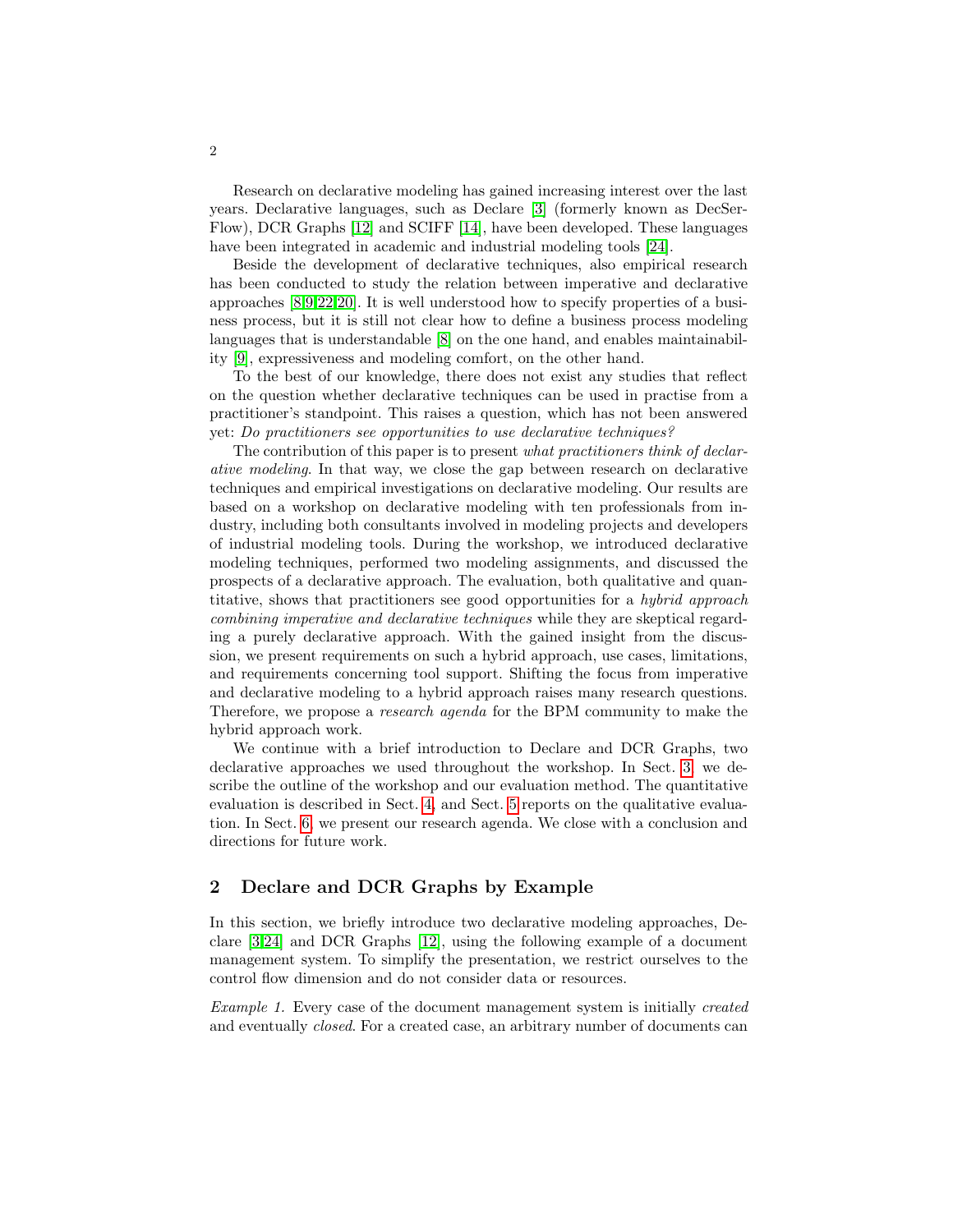

<span id="page-2-0"></span>Fig. 1. Declare model of the document management system

be uploaded. An uploaded document can be downloaded or searched. At any time, a case can be locked. After locking a case, it is not possible to upload a document; still, uploaded documents can be downloaded and searched. Furthermore, in every case, meetings can be *held*. To hold a meeting, it has to be *(re-)scheduled*. Meetings can be rescheduled arbitrarily often, but it is not possible to schedule more than one meeting in advance.

### 2.1 Declare

A Declare model consists of activities and constraints. An activity is depicted as a rectangle and a constraint as a hyper-arc (i.e., a constraint connects one or more activities). From the specification, we identify eight activities which are highlighted in the description. Figure [1](#page-2-0) shows the Declare model of the example. The *init* symbol on top of activity *Create Case* specifies that every case of the document management system starts with activity Create Case. Likewise, the last symbol on top of activity *Close Case* specifies that the final activity of every case of the document management system is Close Case.

There are three types of arcs in Fig. [1.](#page-2-0) Each arc type specifies one type of constraint. The precedence constraint, modeled as an arc from Upload Document to Download Document specifies that a document has to be uploaded before it can be downloaded. Likewise, we can only search a document once it has been uploaded (arc from Upload Document to Search Document). The second type of constraint is the not-succession constraint, which is modeled by an arc from Lock Case to Upload Document. It specifies that after a case has been locked, we cannot upload new documents. The third type of constraint, alternate precedence, is the arc from Schedule Meeting to Hold Meeting. It means that a meeting can only be held after it has been (re-)scheduled at least once. Moreover, after a meeting has been held, the next meeting has to be (re-)scheduled before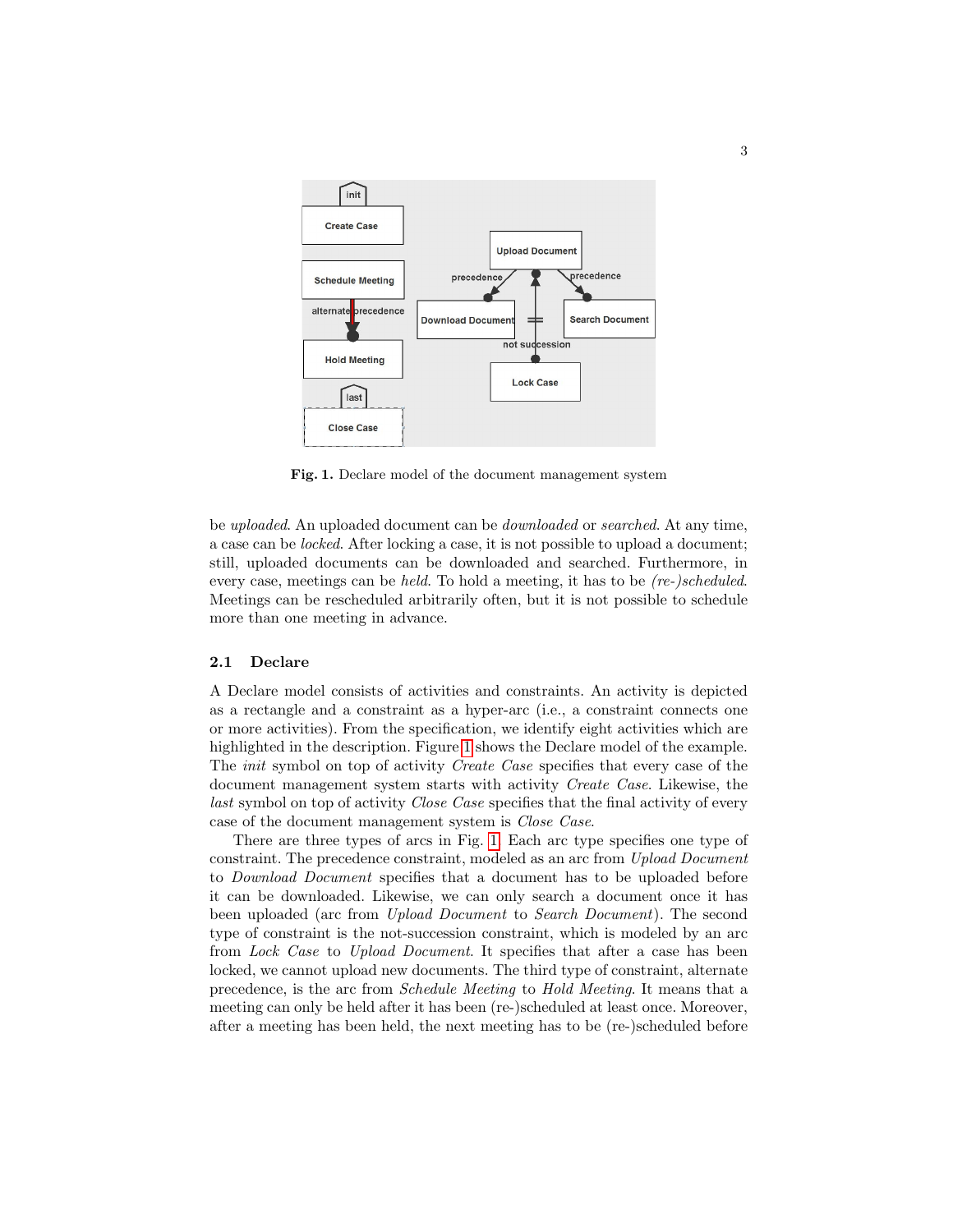

<span id="page-3-0"></span>Fig. 2. DCR Graph model of the document management system

it can be held (i.e., activity Hold Meeting has to be followed by Schedule Meeting before Hold Meeting can be executed again).

As mentioned in the introduction, a declarative model only describes the essential characteristics of a process rather than how the process has to work exactly. For example, holding and (re-)scheduling meetings is independent from handling documents. Therefore the respective activities are not connected by arcs; that is, no constraint restricts their interplay. To execute the model in Fig. [1,](#page-2-0) one has to determine which activities are enabled by evaluating all constraints. Initially, it is the start activity, *Create Case*. After this activity is executed, any of the activities Schedule Meeting, Upload Document, Lock Case and Close Case can occur. A Declare model can be enacted and executed. The tool then computes the enabled transitions for every state [\[24\]](#page-15-4).

#### 2.2 DCR Graphs

A DCR Graph model consists of activities, relations, and a runtime marking. Activities are depicted as rectangles with an "ear" that can contain the roles which can execute the activity. Activities can be nested under super-activities, depicted by drawing an activity inside the rectangle of another activity, in which case any relation that applies to the super-activity, applies to all its sub-activities. Only the atomic activities (that do not contain any sub-activities of their own) are executable. The relations are drawn as arrows between activities.

Figure [2](#page-3-0) shows the DCR model of the example. The first activity is Create Case, which should occur before all other activities can occur. We model this behaviour by the yellow *condition relation* from *Create Case* to the super-activity Manage Case, containing all other activities. The condition relation states that the second activity (in this case any sub-activity of Manage Case) can not occur before the first activity (in this case Create Case). We also require that Create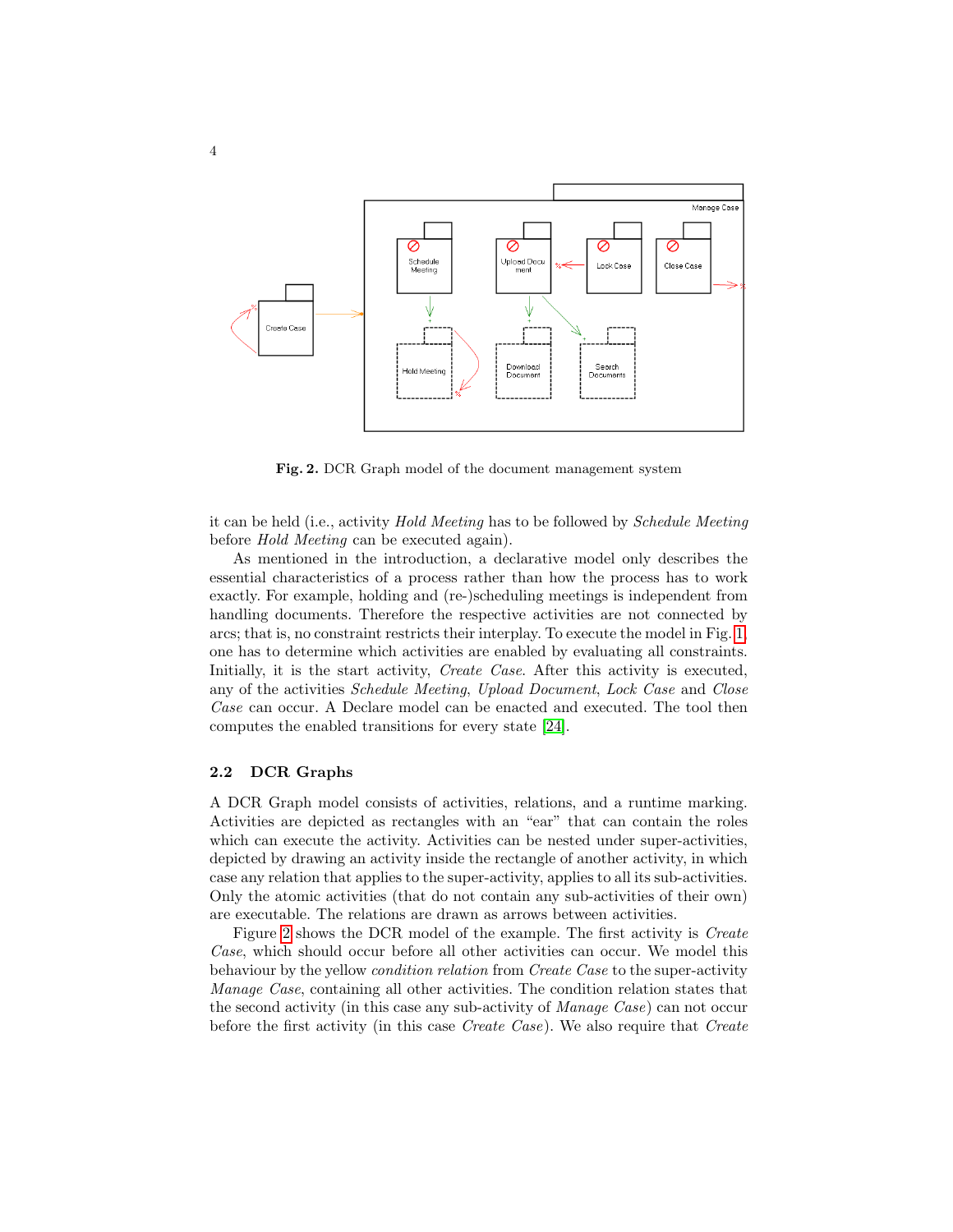Case happens only once, which we model through the *dynamic exclusion relation* drawn as a red arrow with a percentage sign at the end. Through this relation Create Case excludes itself from the workflow when it is executed, meaning that it can not be executed anymore afterward. The next two activities are Schedule Meeting and Hold Meeting. We should always schedule a meeting before we can hold a meeting, but it might be the case that a meeting is rescheduled before it is held. We model this in the following way: Hold Meeting is initially excluded, meaning that at the start of the workflow it can not be executed before it is included. Hold Meeting is included by doing Schedule Meeting, modelled by the dynamic inclusion relation, drawn as a green arrow with a plus sign in the end. Hold Meeting excludes itself meaning that it can not be executed again before there has been a new occurrence of Schedule Meeting. The next three activities are Upload Document, Download Document, and Search Documents. We can not download or search documents before at least one document has been uploaded, therefore those activities are initially excluded and will be included by Upload Document. The case can also be locked through the activity Lock Case, which makes it impossible to upload further documents, therefore Lock Case excludes Upload Document. Finally we can close the case by executing the activity Close Case. We model this by having Close Case exclude the super-activity Manage Case. Because all activities are nested under Manage Case, Close Case will exclude all activities from the workflow.

The final two relations of DCR Graphs are not used in the example. First there is the response relation which states that one activity requires another activity to happen in the future, when this occurs we say that the second activity is a pending response and annotate it with an exclamation mark. A workflow is in an accepting state while there are no included pending responses, in case there are included pending responses these should be executed before the workflow can be closed. The second relation that is not shown is the milestone relation, it captures this accepting condition on the level of activities by stating that while some activity is a pending response, some other activity can not be executed.

We represent the runtime of a DCR Graph by showing which activities have been executed at least once before by drawing them with a green check-mark, showing which activities are pending responses by drawing them with a red exclamation mark and showing which activities are currently excluded by drawing them with a dashed line instead of a solid line. We call these three sets of activities the marking of the DCR Graph. Based on the marking we can determine which activities are enabled: Activities which are excluded (drawn with a dashed line) are not enabled and activities that are blocked by a condition and/or milestone relation are also not enabled. In the latter case, we show this by drawing a red stop-mark on the activity. In Fig. [2,](#page-3-0) one can see that the only initially enabled activity is Create Case. All other activities are either excluded (drawn with dashed lines) or blocked through the condition relation (drawn with a red stop-mark). We distinguish between being excluded and blocked by a condition/milestone relation because we consider these two as essentially different states of the activity: When it is blocked it is still a part of the workflow, but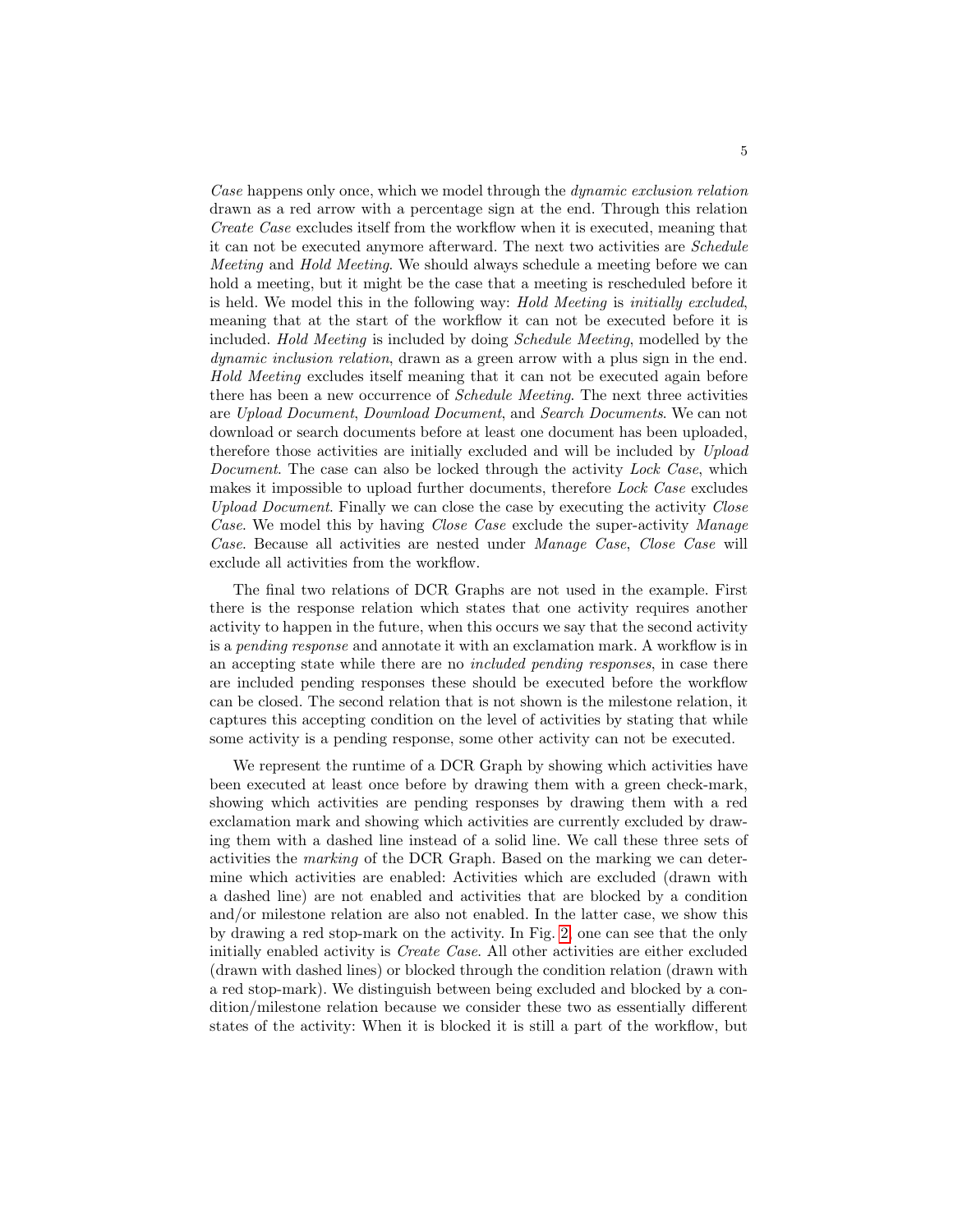being stopped from executing. When it is excluded it is not considered as a part of the workflow at that time. This is also why only included pending responses will block the workflow from being closed.

### 2.3 Comparison

Figures [1](#page-2-0) and [2](#page-3-0) clearly illustrate the idea behind declarative modeling. The main difference between DCR Graphs and Declare is that the DCR Graph approach allows to define any constraint using the five basic relations, while one has to define many more constraint for Declare (some of them are logical combinations of simpler constraints). Also, Declare represents the runtime of a workflow by showing the state of the individual constraints—that is, which constraints are (possibly) satisfied, and which constraints are (possibly) violated. DCR Graphs, by contrast, represents the runtime of a workflow by showing which tasks have been executed at least once before, which tasks are pending as a response and should be done some time in the future, and which tasks are currently included in the workflow. While on infinite traces DCR Graphs are strictly more expressive than Declare, this has no impact on practical business process modeling: The processes under consideration typically produce finite traces.

## <span id="page-5-0"></span>3 Method

For our evaluation, we worked together with Perceptive Software, a provider of enterprise content management and BPM technologies. We invited both consultants, who engage with clients to model their processes and implement BPM suites using such models, and professionals who contribute to the development of the toolsets. We planned a single workshop that went through the four phases, as depicted in Fig. [3.](#page-6-0)

In the first phase (Introduction), we provided the participants with the motivation for organizing the workshop and gave them a generic introduction to declarative principles. After this phase, we split the groups into two sub-groups of equal size. We first randomly assigned half of the consultants to group 1 and the other half to group 2. We did the same for the developers after that. In this way, we ensured an even distribution of consultants and developers over the groups.

The second phase was specific for each group and consisted of a tutorial on the techniques under consideration (Explanation). In other words, one group received the tutorial on DCR Graphs and the other on Declare. The tutorials were provided by separate moderators for each group. Each moderator had deep expertise in the technique that he explained. The tutorials were synchronized beforehand between the moderators to guarantee a similar level of depth and the same duration.

Following up on the tutorials, each group received two assignments. These assignments were the same for both groups and required the participants to translate the assignment material into process models (Modeling). Clearly, the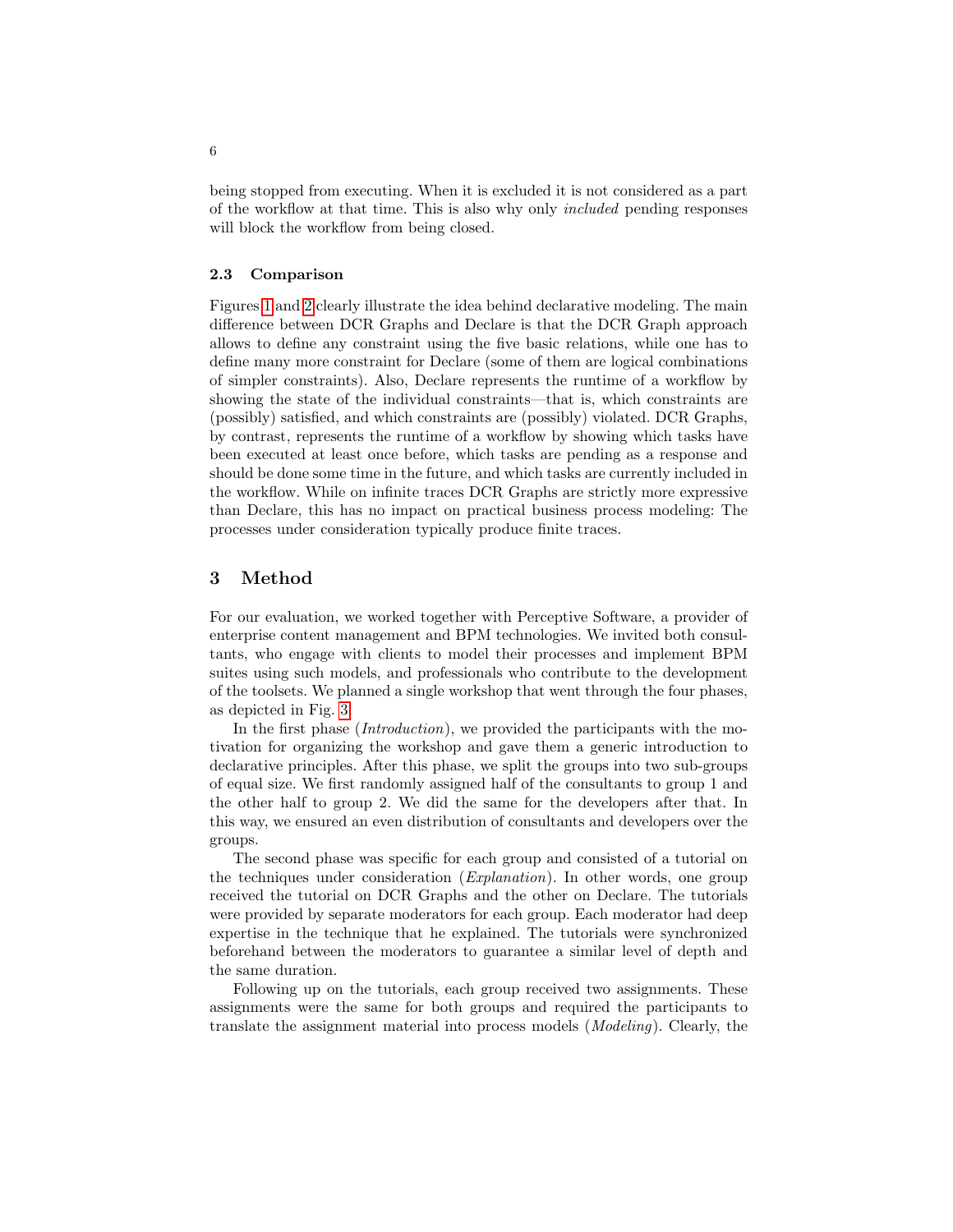

<span id="page-6-0"></span>Fig. 3. Organization of the workshop

sub-group who received the tutorial on DCR Graphs used this technique; the other sub-group used Declare. The assignments can be found back at [http://](http://www.win.tue.nl/ais/doku.php?id=research:declare:bpm2013) [www.win.tue.nl/ais/doku.php?id=research:declare:bpm2013](http://www.win.tue.nl/ais/doku.php?id=research:declare:bpm2013). As we were not so much interested in checking the correctness of the solutions but in transferring knowledge on the techniques to the participants, we encouraged them to work in pairs within each sub-group.

The final phase re-united the sub-groups (Discussion). During this phase, we first had the participants fill out a questionnaire on usefulness, ease of use, and intent to use as proposed by Moody [\[17\]](#page-15-9). The questionnaire can be used to get a broad-brush insight into the perceived quality of an IS design method, building on the concepts known from the Technology Acceptance Model as proposed by Davis [\[6\]](#page-15-10). We extended the questions with some more to gather demographic data on the group. The used questions can also be found at [http:](http://www.win.tue.nl/ais/doku.php?id=research:declare:bpm2013) [//www.win.tue.nl/ais/doku.php?id=research:declare:bpm2013](http://www.win.tue.nl/ais/doku.php?id=research:declare:bpm2013). After the questionnaire, we engaged in a semi-structured discussion with the group. This discussion was moderated by one of the authors, while the other authors took notes. The independently taken notes were used to reach consensus on how the participants reflected on the questions.

The insights that we gathered during the last phase of the evaluation with the questionnaire will be referred to as the quantitative evaluation, because the design of Davis' list allows for measuring the strength of the perceptions on ease of use, usefulness, and intent to use. Our insights on the modeling phase and the open part of the discussion phase will be dealt with as the qualitative evaluation, as they add a qualifying lens on the results. These respective evaluations will be discussed next.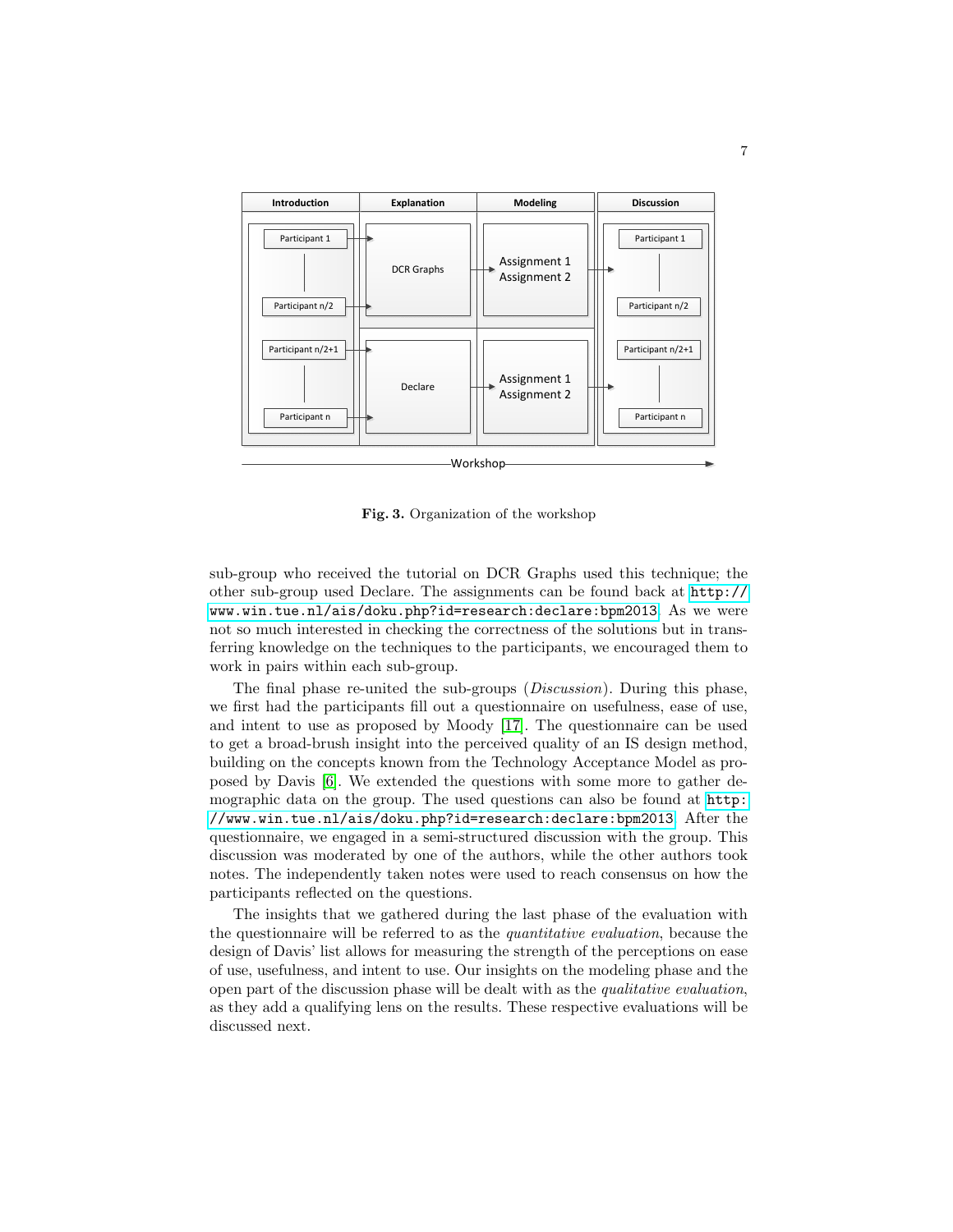# <span id="page-7-0"></span>4 Quantitative Evaluation

### 4.1 Demographics

Overall, ten professionals participated in the workshop. Of these, five are active as consultants, modeling processes at client sites and implementing process management software, while the other five are involved in different roles associated to the development of process modeling and workflow tools (product manager/architect/developer). For the entire group, the average number of years of experience in the BPM domain was more than 11 years. Of the ten participants, on a scale of 1 to 5, three considered themselves to have an intermediate expertise in process modeling (level=3), three to have an advanced level of expertise  $(\text{level=4})$ , and the remaining four people considered themselves to be experts (level=5). Finally, the participants indicated that on average they had each read close to 15 different process models in the preceding 12 months, while each had created or updated nearly four models on average in the same period. We are aware that the number of professionals is rather low. However, within a given time frame, we were choosing the day for which most professionals indicated their availability.

### 4.2 Validity and Reliability

Prior to performing an in-depth analysis of the data that had been gathered through the questionnaire, the validity and reliability of the empirical indicators were checked. We determined all correlations between the responses for questions that were used to measure to same construct (inter-item correlations) and identified no item that displayed a low convergent validity. In other words, the questions and their grouping to measure the constructs appeared valid. Next, we used Cronbach's alpha to test the reliability of the items to measure the various constructs. This is a test to check internal consistency of the questions. While there is no authoritative level for Cronbach's alpha, it is generally assumed that levels above 0.7 point at a good reliability of the items [\[18\]](#page-15-11). Adequate levels were established for Perceived Usefulness (0.743) and Perceived Ease of Use (0.826). However, Intention to Use scored too low (0.600). For this reason, we removed the latter construct from our main analysis and will only report on the mean scores of the items. Note that it was the only construct measured using just two items—an approach to be reconsidered in future applications of the questionnaire.

### 4.3 Results

Our main analysis then focused on this question: Are the considered techniques, DCR Graphs vs. Declare, perceived differently by the groups? To select the appropriate technique, we established with the Shapiro-Wilk test that the respondent answers were normally distributed. We could, therefore, proceed with applying a one-way ANOVA test with Perceived Usefulness and Perceived Ease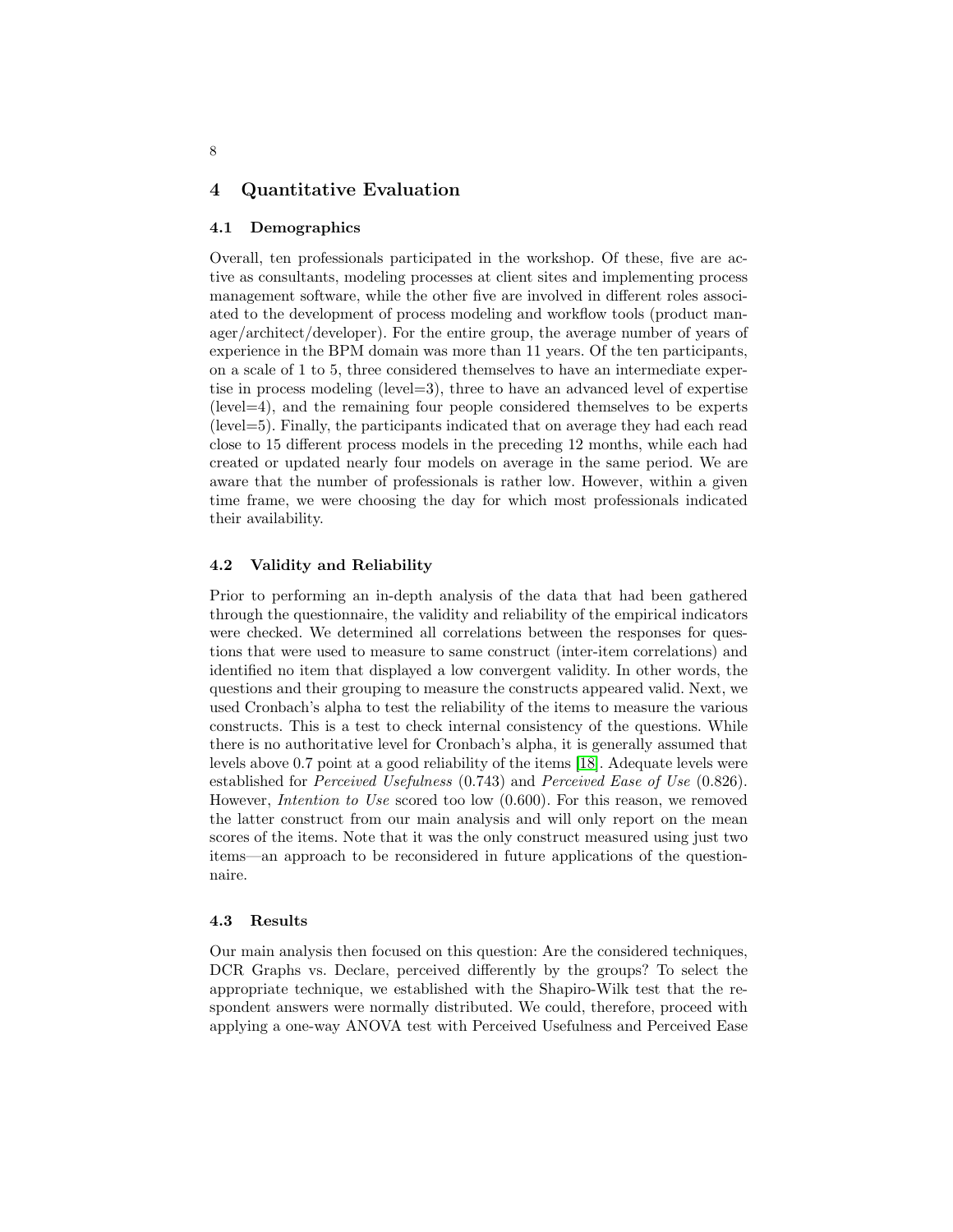

<span id="page-8-0"></span>Fig. 4. Histograms for Perceived Usefulness and Perceived Ease of Use

of Use as dependent variables and the technique employed as factor. The test generated p-values of 0.116 and 0.939 for Perceived Usefulness and Perceived Ease of Use, respectively. By maintaining a confidence level of 95%, both of these values exceed the 0.05 threshold. In other words, any differences in perception between the used techniques are not statistically significant. Therefore, we must reject the idea that people perceive the techniques as different in either their usefulness or their ease of use.

This first important insight allows us to aggregate the responses received from both groups to determine a view on the usefulness and ease of use of declarative techniques on a more general level. Figure [4](#page-8-0) shows the histograms for the two constructs under consideration, Perceived Usefulness and Perceived Ease of Use, aggregating the responses from all ten respondents. Also displayed is the fitted normal distribution for both constructs.

The histograms display the frequencies of the scores on a scale of -2.0 (very negative) to  $+2.0$  (very positive). The 0 value indicates the neutral stance (not negative, not positive). What can be seen is that the averages of the distributions for both constructs are positive, hinting at a receptive mood toward declarative techniques in terms of both constructs. Note that the mean values for the two items under consideration for Intention to Use are 0.00 and 1.00. Second, Perceived Ease of Use seems to be more positively evaluated than Perceived Usefulness, with respective mean values of 0.62 and 0.29.

To determine whether the optically favorable outcomes are indeed statistically significant, we applied one sample t-tests. Like in our previous test, we used a confidence level of 95%, which means that we will only treat p-values below 0.05 as statistically significant. The outcomes of the t-tests are that the positive mean score for Perceived Ease of Use is significantly different from zero  $(p=0.013)$ , but that this is—just—not the case for Perceived Usefulness (p=0.076). In other words, one can trust that the positive stance toward the ease of use is not a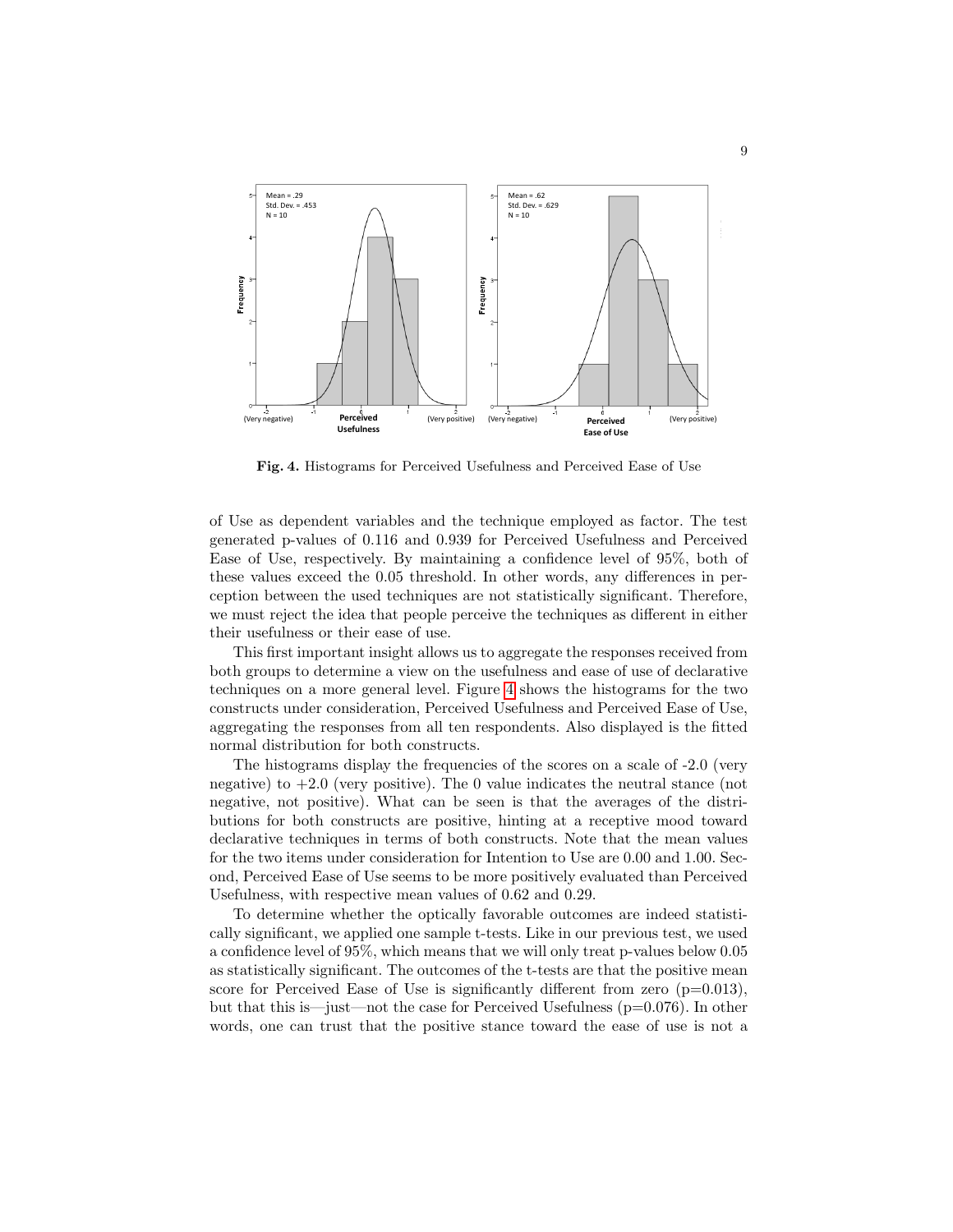matter of chance. However, this cannot be ruled out for usefulness, despite its closeness to the cut-off value. Apparently, the involved respondents can easily use the method, despite the limited amount of training received. They were not similarly outspoken about the usefulness of a declarative technique, albeit certainly not negative either.

We finally checked whether the years of experience, the level of expertise, the type of role (consultant vs. non-consultant), or the modeling intensity in terms of models read or created had any relation to the outcomes. Interestingly, we could see that the most negative responses on Perceived Usefulness came from those respondents who assessed their own level of process modeling expertise as relatively low. While on average the three respondents with an intermediate expertise assessed the usefulness of the declarative techniques as negative (- 0.208), the advanced modelers and the experts were positive (0.417 and 0.563, respectively). Tukey's HSD (Honestly Significant Difference) confirmed that the self-assessed level of expertise was a significant factor to explain differences in scores on Perceived Usefulness  $(p=0.042)$ . In other words, the higher the level of expertise, the more merit a participant saw in the declarative techniques. The other factors had no noticeable effects on the scores.

# <span id="page-9-0"></span>5 Qualitative Evaluation

In this section, we present the qualitative evaluation of the workshop. In particular, we report on the results of the modeling assignment and of the discussion with the professionals.

### <span id="page-9-1"></span>5.1 Modeling Assignment

As reported in Sect. [3,](#page-5-0) we split the ten professionals into two groups of five. One group got an introduction to Declare and the other group to DCR Graphs. After this introduction of about 30 minutes, each group was asked to work on two small modeling assignments. One assignment was the document management system, which we used to illustrate Declare and DCR Graphs in Sect. [2.](#page-1-0) The second assignment was a hospital process of similar size and level of difficulty. The professionals worked in groups of two and three on the two assignments. Each assignment took less than 15 minutes, after which we presented and discussed our solution. All four groups came up with a correct solution for each of the two assignments.

The way we organized the assignment does not allow us to derive overly strong conclusions. Still, we gained two interesting insights. First, the result of the assignment shows that it is possible to teach declarative modeling to practitioners. Although it was difficult for the professionals to get used to the declarative way of modeling and to the graphical notations of the techniques, they came up with correct models in reasonable time. Second, we were told that the graphical notation of Declare and DCR Graphs are too academic and for practitioners neither convincing nor intuitive. Moreover, also the informal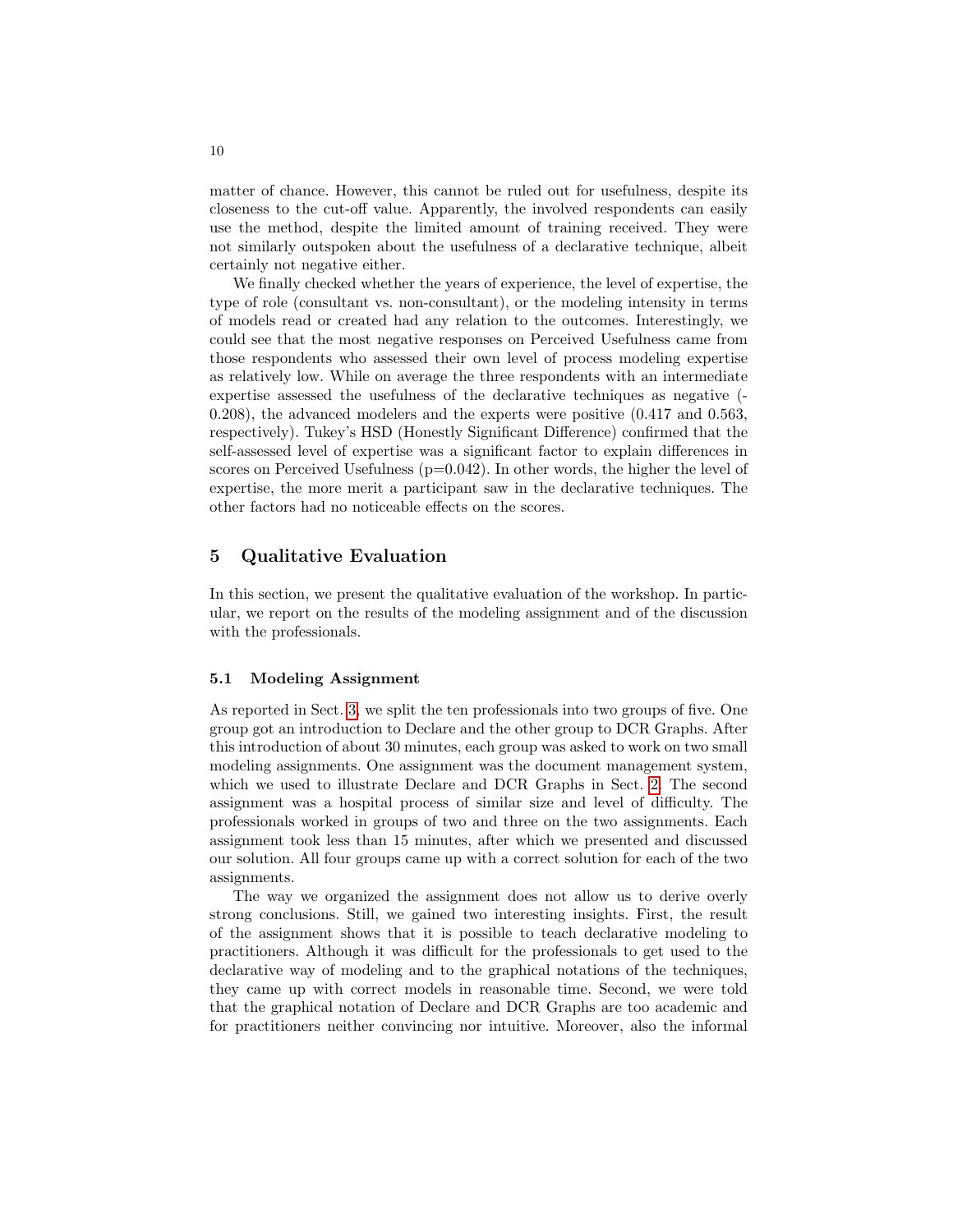description, which we provided for each introduced constraint, did not help them to easily identify the constraint they needed. These comments hold for both techniques, DCR Graphs and Declare. This comes, indeed, not as a surprise as both formalisms have an academic background. However, we expected DCR Graphs to be more comprehensible and easier to use than Declare because DCR Graphs only consist of five relations, whereas Declare requires to learn a larger set of constraints.

### 5.2 Opportunities for a Declarative Approach

In the subsequent discussion with the professionals, we tried to figure out whether they see opportunities for a declarative modeling approach. Clearly, such a question is difficult to answer given the the short tutorials and only taking two assignments. The participants did indicate that there are probably processes that can be modeled most naturally using the imperative approach, while others would fit better with the declarative approach. For example, a clearly well-structured process of registering a newborn at a townhall can be modeled most naturally in an imperative way whereas the document management system of Sect. [2](#page-1-0) is an example of a process that can be modeled most natural in a declarative way. In addition, in almost all processes the professionals came across, there were always at least parts or subprocesses where an imperative approach seems most natural. So, the conclusion to this question is that a purely declarative approach seems less attractive than a hybrid approach, which combines imperative and declarative modeling aspects.

### <span id="page-10-0"></span>5.3 Requirements Concerning a Declarative/Hybrid Approach

In the previous section, we showed that practitioners see opportunities for a hybrid approach. Next, we report on the practitioners' requirements concerning the specification, the constraints, the process, and tool support.

The consensus was that the efficient design of a declarative model (or of the declarative part of a hybrid model) will require a declarative specification. The reason is that it can be nontrivial to derive constraints from an imperative specification. We received one comment that it might be difficult to get a declarative specification at all, but we are not that pessimistic. Based on our experience, it depends on how one formulates questions to domain experts; that is, asking about the relationship between two activities (i.e., declarative) rather than which steps can be performed in a certain state (i.e., imperative) will allow one to come up with a declarative specification.

Other requirements concern the constraints. The involved professionals brought forward that too many constraints may negatively influence the quality of a declarative model. For example, many constraints affecting few activities may result in an unreadable model. Furthermore, they assumed the completeness of the constraints to be crucial, although that is similar to the completeness of the branching conditions in an imperative model.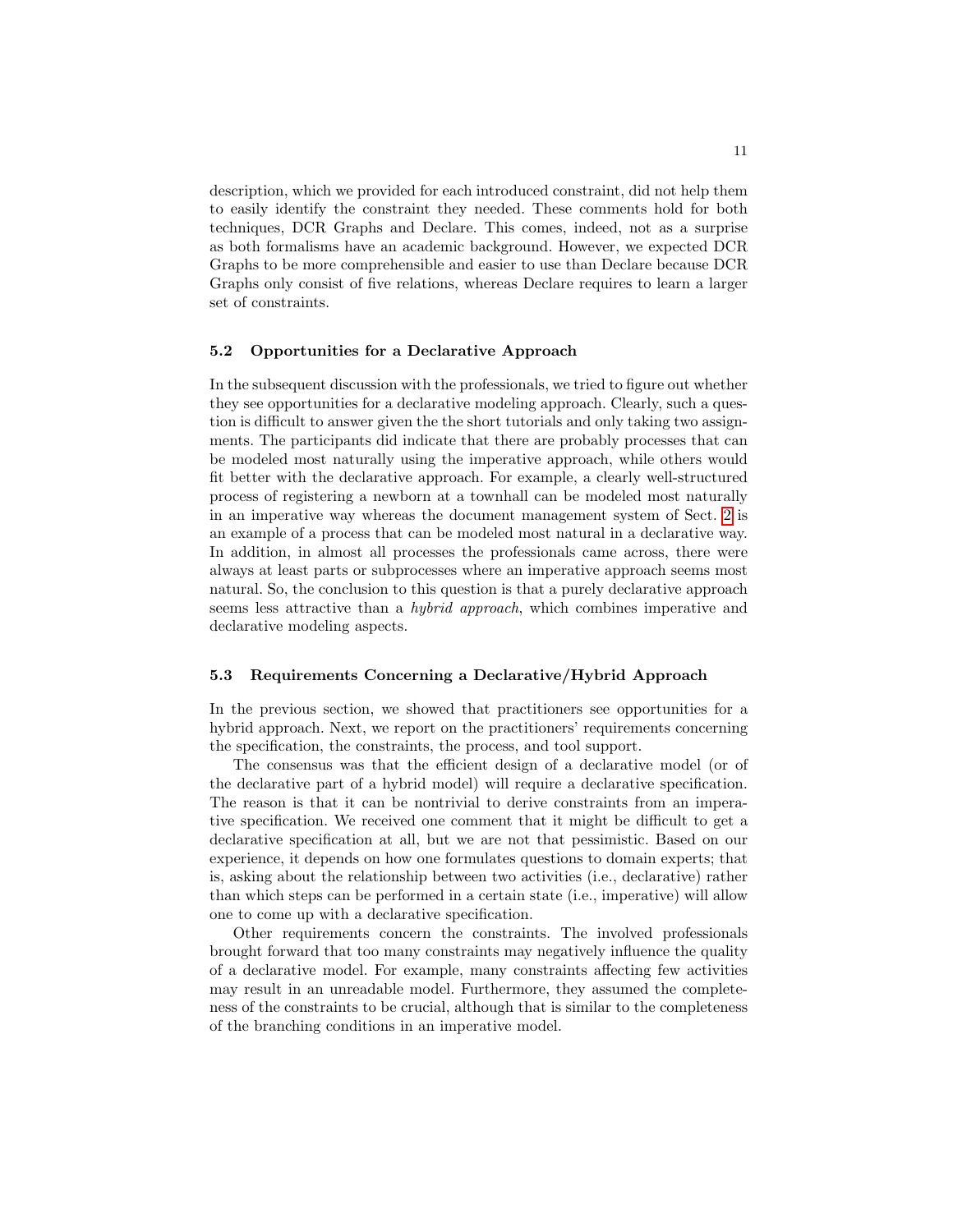Looking at the process model or the specification to identify "candidate" parts that may benefit from a declarative modeling approach, the professionals suggested to identify parts that have many dependencies (e.g., spaghettilike parts). Although such parts seem good candidates, it is unclear whether a declarative way of modeling results in a better model. Another suggestion was to identify those parts where much modeling freedom is; for example, a set of concurrent activities (that preferably occur more than once) with only few dependencies may result in a simpler declarative model than their imperative counterpart.

Finally, also proper tool support is a hard requirement. Here, in particular, the professionals saw deficits in the usability of the academic techniques when used in a pen-and-paper fashion. We shall discuss tool support in Sect. [5.6](#page-12-0) in more detail.

#### 5.4 Use Cases for a Declarative/Hybrid Approach

In this section, we list use cases for the declarative approach as identified during the discussion.

Process evolution [\[21\]](#page-15-0) was mentioned as the main use case by the involved professionals—that is, manage processes along the various changes it encounters. Having a set of constraints rather than a graph-based model seems to be beneficial to visualize changes over time, on the one hand and to actually change a process model, on the other hand. This is, in fact, one of the claimed advantages of declarative modeling [\[3](#page-15-1)[,15\]](#page-15-12). The "outside-in" approach of declarative models allows for a higher level of abstraction than an imperative process model. Therefore, it is often simpler to add or remove constraints than changing a BPMN model, for instance.

The discussion also suggested that the use case for declarative models is tied to model purpose. Process models serve different purposes—for example, as a medium to communicate with stakeholders (i.e., communication model) or to execute a process (i.e., executable model). Especially with respect to the communication aspect, the professionals saw good opportunities for using declarative techniques. Communication models are rather imprecise (e.g., exceptions may be left out), and business analysts do not tend to stick to model conventions. Instead, they may prefer to use short hands to illustrate behavior in a simplified way, for instance. Here, a hybrid approach looks promising as the business analyst is provided with a lot of different ways to present the model. Again, this follows from the higher level of abstraction of declarative models. In contrast, there was no common agreement on a declarative approach being useful for specifying executable models. As an executable model contains all behavior, a hybrid approach will only be beneficial if it allows for designing more readable or simpler models.

Another interesting aspect mentioned was that a hybrid approach may result in fewer errors in the model than using a purely imperative approach. This may lead to shorter development cycles. We think that this is also a consequence of the higher level of abstraction in declarative modeling. A modeler has to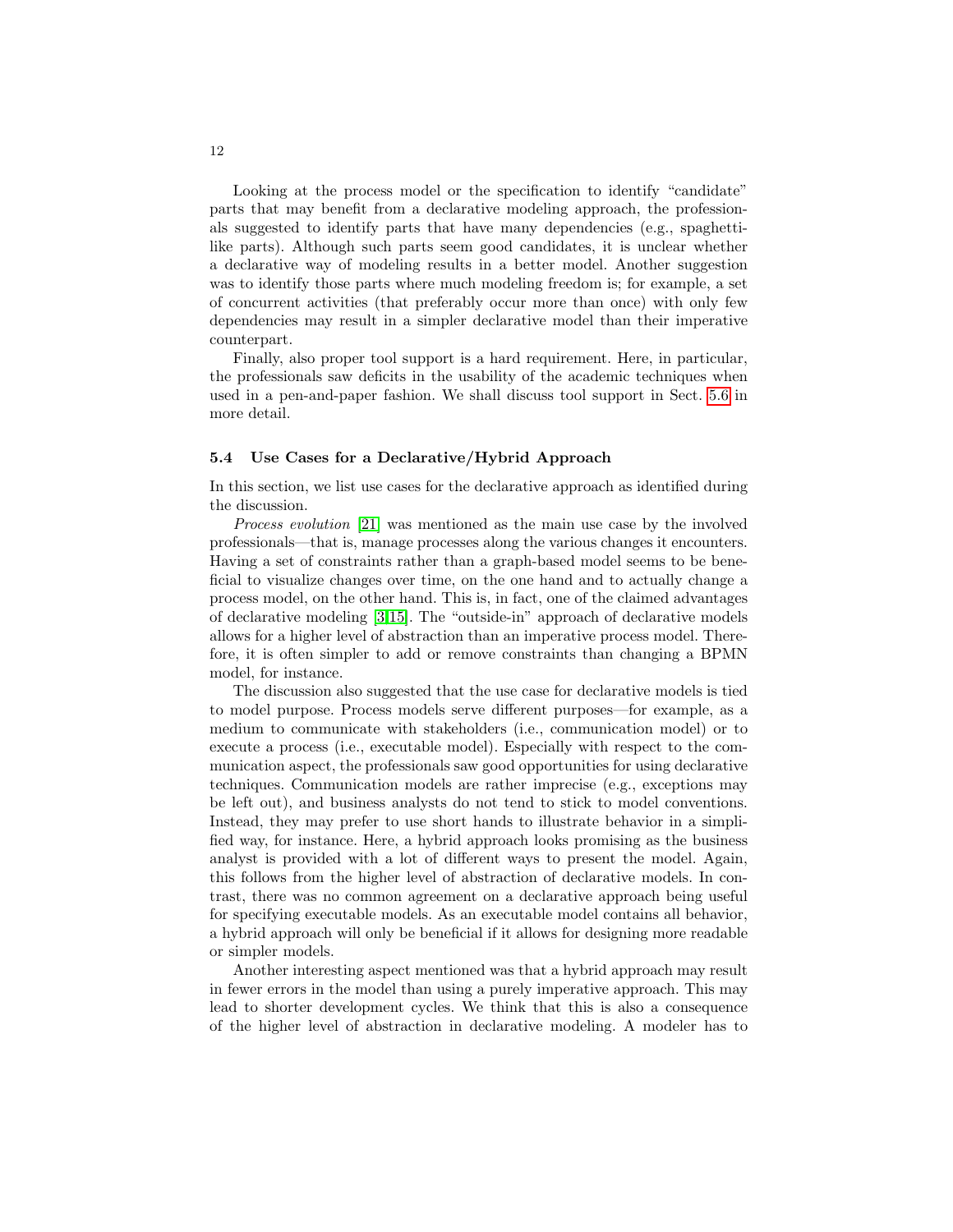identify the constraints rather than encode it in terms of control flow. However, no experience report or empirical results exist that confirm this assumption.

### 5.5 Limitations of a Declarative/Hybrid Approach

In this section, we report on limitations of a declarative/hybrid approach concerning the specification, the modeling paradigm, and the usability.

The main concern regarding the specification is that currently all specifications are imperative (e.g., "we first do this, then that"), and it seems to be very difficult to produce a declarative model for such a specification. As discussed in Sect. [5.3,](#page-10-0) we think that it is possible to receive declarative specifications.

There has been a paradigm shift in system development from monolithic systems to component-based systems that are distributed within and across organizational boundaries. One prominent computing paradigm that implements this trend is service-oriented computing (SOC) [\[19\]](#page-15-13). We received concerns that in this setting declarative modeling techniques may be less applicable compared to imperative techniques. The reason for this concern lies in the fact that certain constraints affect activities of an individual component, whereas other constraints affect activities of different components. Declarative techniques have, however, been successfully applied in the service-oriented setting [\[14,](#page-15-3)[15\]](#page-15-12), and it has been studied how a declarative cross-organizational workflow containing global constraints can be projected to its individual localized components [\[11\]](#page-15-14), so we are convinced that this concern is unsubstantiated.

Another limitation concerns the usability of existing techniques and tools. Current tool support is mainly academic by nature and seems, therefore, not overly concerned with usability issues. Moreover, the declarative paradigm also requires a different way of thinking, making it perhaps difficult for practitioners to understand declarative models. Here, more research is required to make declarative techniques more comprehensible.

### <span id="page-12-0"></span>5.6 Requirements Concerning Tool Support

In this section, we report on feedback we received concerning Declare and DCR Graphs and general requirements concerning tool support.

Several requirements on tools that were discussed deal with the specification and visualization of constraints. As mentioned earlier in Sect. [5.1,](#page-9-1) the professionals mentioned that working with constraints was relatively difficult for them. The graphical notations used in Declare and DCR Graphs were not always that intuitive. Moreover, specifying constraints in plain English is not always helpful either, because it is often nontrivial to identify the differences between two constraints. Therefore, the professionals proposed that constraints should be automatically derived from an informal textual specification. This problem has indeed been investigated in the field of computer-aided verification, for instance. Different approaches have been proposed, for example [\[7,](#page-15-15)[5\]](#page-15-16), but none of them could solve the problem entirely.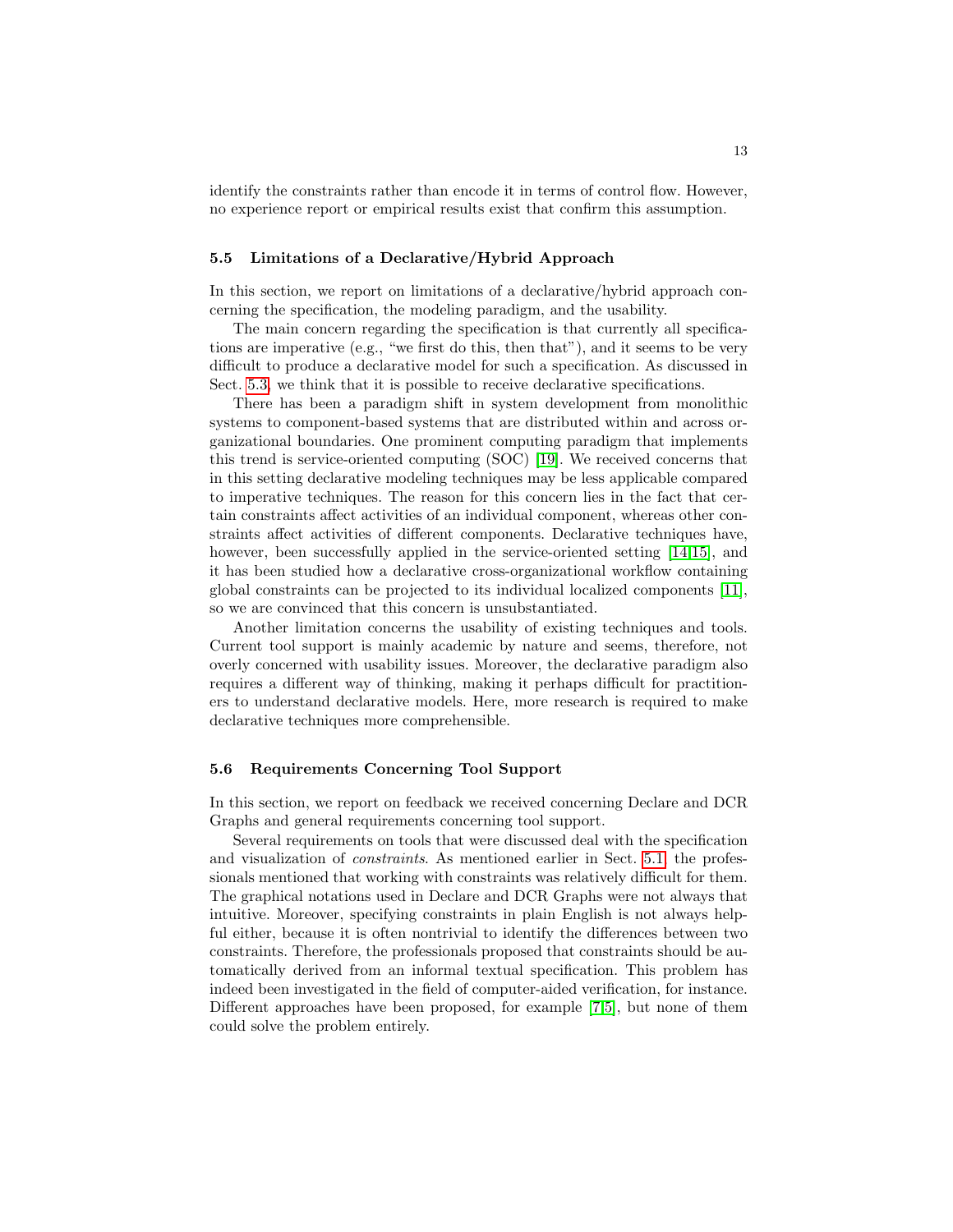A given set of constraints makes it necessary to check for conflicting constraints. This is a feature which has been implemented in most declarative modeling tools [\[24\]](#page-15-4), but has also been investigated in the context of compliance rules [\[4\]](#page-15-17), for instance. Another important feature is to generate a model from a given set of constraints and to identify missing features. This problems is related to scenario-based programming [\[10\]](#page-15-18). In case an implementation and recorded event logs exist, process mining techniques to automatically derive missing constraints from the logs are required. First attempts at dealing with this topic exist, see [\[13\]](#page-15-19).

Besides modeling support, tools should preferably also provide operational support. For example, event logs may be exploited to provide at runtime the best possible next step. Such features are implemented in recommender systems.

Finally, usability plays an important role. Specification of constraints, their graphical representation and the complete interplay between the tool and an end user must be on an abstraction level that is adequate to the task at hand.

# <span id="page-13-0"></span>6 Research Agenda

In this section, we pick up the results from the discussion with the professionals as presented in the previous section. We propose a research agenda for the development of a hybrid modeling approach that combines imperative and declarative techniques. The aim is thereby to point out necessary steps for developing and actually using a hybrid technique rather than a complete research agenda.

Model guidelines In order to apply the hybrid approach, a modeler has to know when to model in an imperative and when in a declarative way. In other words, we need to identify modeling guidelines to guide modelers through the modeling process. This requires rules for identifying imperative and declarative "candidate" parts on the level of an existing (imperative) process model (e.g., for process redesign), on the level of event logs (e.g., for process discovery), and on the level of (informal) specifications (e.g., for designing a new model).

Identify the hybrid technique Modeling in a hybrid way requires a well-suited modeling language. It needs to be investigated whether we can combine existing imperative and declarative languages or whether a new language has to be designed. For instance, we can integrate a declarative part as a subprocess into an imperative model (e.g., as a hierarchical transition in a Petri net or subprocess task in BPMN) or we can allow declarative and imperative constructs to coexist within a single subprocess. The modeling language must in any case support hierarchy. In the latest version of CPN Tools [\[23\]](#page-15-20), Westergaard integrated DCR Graphs and Declare into Colored Petri nets. It turned out that defining the semantics of such models is nontrivial.

Beside that, it needs to be settled which constraints are relevant for practise and, thus, what the expressiveness of the declarative part of the language is. Empirical research has shown [\[8,](#page-15-5)[9\]](#page-15-6) that certain declarative constructs may be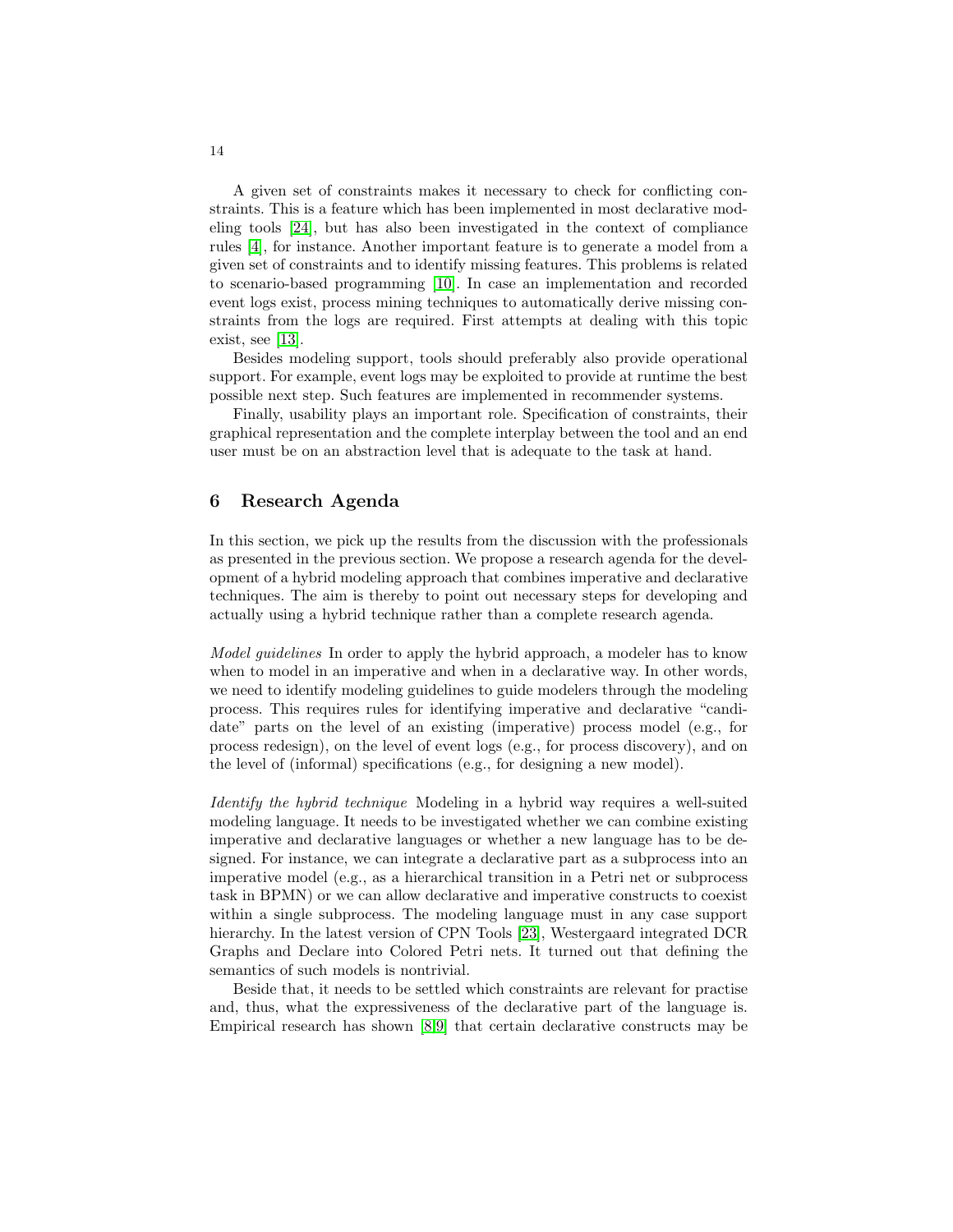more difficult to understand. Thus, we think the language should not contain too many declarative constructs, but this needs further empirical investigation.

Also, the graphical representation of hybrid models must be investigated. Different graphical notations exist, for example, compare DCR Graphs and Declare. Insights from [\[16\]](#page-15-21) may aid the design of a hybrid notation.

Analysis of hybrid models The novel modeling approach needs analysis techniques including the verification of models, performance analysis, and propertypreserving abstraction and refinement techniques. Also, process mining techniques [\[1\]](#page-14-1) are needed—for example, checking the conformance of an event log and a hybrid model and discovering a hybrid model from a given event log.

Tool support To show the applicability of the hybrid modeling technique, tool support is a *sine qua no.* As reported in Sect. [5.6,](#page-12-0) research has to be performed to simplify the use of declarative techniques, for example, finding a way to derive constraints from informal specifications that can be used by business analysts without requiring knowledge about temporal logics.

# 7 Conclusion

We reported on a workshop on declarative modeling given to professionals from industry. The goal of this workshop was to gain insight into what practitioners think about declarative modeling and what opportunities they see to use this technique. Our quantitative evaluation showed that they were mostly positive and open to this modeling paradigm. In particular, the techniques were rather easy to learn. The qualitative evaluation showed that the practitioners did single out the use of declarative techniques in the context of a hybrid approach, which combines imperative and declarative modeling. Although our study is only based on a small group of practitioners, we are convinced that practise can benefit from such a hybrid modeling approach. To arrive at such an approach, we proposed a research agenda for the development of a hybrid approach.

In our ongoing research, we plan to work on the development of modeling guidelines. We will investigate techniques to identify "candidate" parts of a model for which a declarative way of modeling seems most natural. Also, we plan to study event logs and process models and try to use the results to identify constraints that frequently occur. In a second branch of research, we will investigate what a hybrid technique may look like, thereby using Declare, DCR Graphs and CPN Tools as starting points for our studies.

# References

- <span id="page-14-1"></span>1. Aalst, W.M.P.v.d.: Process Mining: Discovery, Conformance and Enhancement of Business Processes. Springer (2011)
- <span id="page-14-0"></span>2. Aalst, W.M.P.v.d.: Business process management: A comprehensive survey. ISRN Software Engineering 2013 (2013)